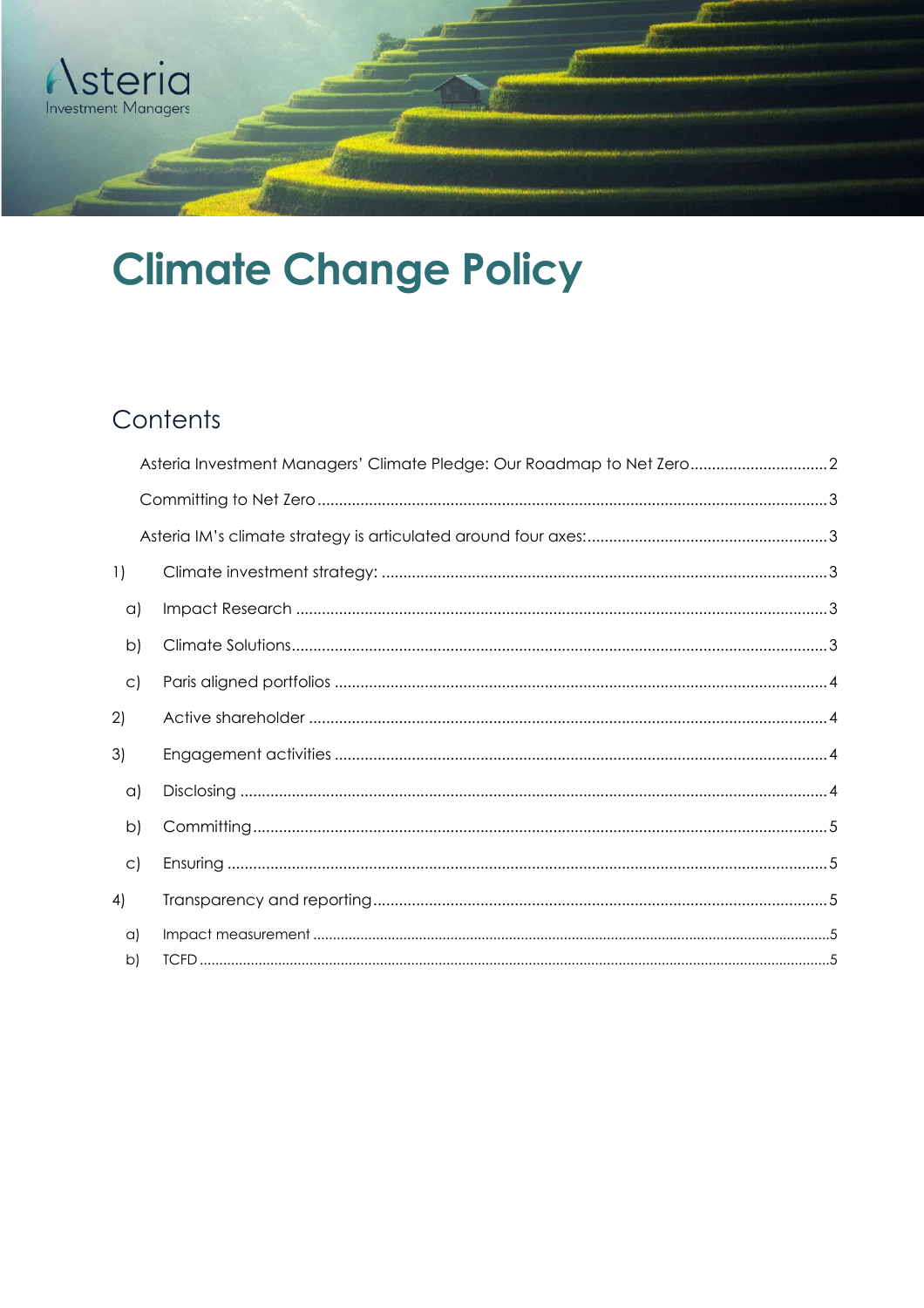

## Asteria Investment Managers' Climate Pledge: Our Roadmap to Net Zero

Climate scenarios are loud and clear: without any action, the average temperature increase could reach + 5 degrees by 2100. Climate change poses an unprecedent threat on how our civilization is organized, and how our current economy and capital markets' function. Recent scientific research indicates that current likely temperature-rise trajectories, supported by implementation of mitigation pledges, would entail 2.0–2.6°C global warming by mid-century. Much more is needed to support the Paris Agreement<sup>1</sup> in keeping rising temperature below 2°C compared to pre-industrial levels and the investment industry has a key role in a net zero carbon future by 2050.



Source: Climate Action Tracker, Asteria IM

Global commitments are growing but are still short of what is needed to limit global temperature rises to 1.5 °C. Achieving the Paris Agreement target requires unprecedented levels of capital to close the climate finance gap. Furthermore, climate-related transition risk costs to the financial sector are estimated to be USD 2.2 Trillion2.

As an asset manager, our enabling role - "making finance flows consistent with a pathway towards low greenhouse gas emissions and climate-resilient development" (as explicitly referred to in Article 2.1(c) of the Paris Agreement) - confronts us to our responsibilities. Asteria IM's climate pledge covers multiple actions defining our contribution to the climate transition.

<span id="page-1-0"></span><sup>1</sup> The Paris Agreement is a legally binding international treaty on climate change, adopted by 196 Parties at COP 21 in Paris, on 12 December 2015 and entered into force on 4 November 2016.

<sup>2</sup> [Climate Stress Testing and Scenarios Projects, Oxford Sustainable Finance Group, 2021](https://2degrees-investing.org/wp-content/uploads/2021/11/The-Cost-for-the-Financial-Sector-if-Firms-Delay-Climate-Action.pdf)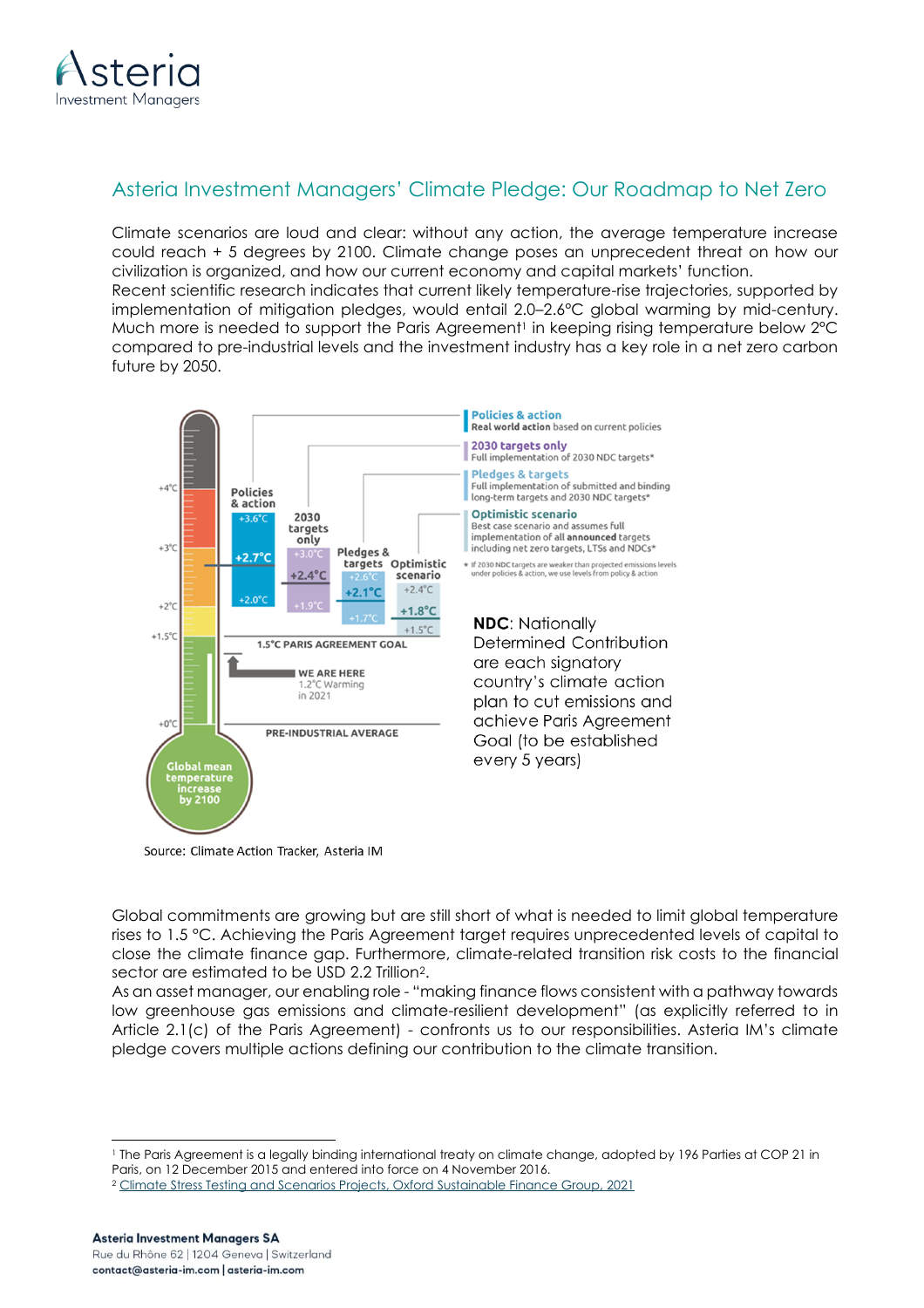

## Committing to Net Zero

There is an almost linear relation between global warming and CO2 emissions accumulating in the atmosphere. This results in a concept of "carbon budget" – an amount of cumulative emissions to not be overstepped. The Intergovernmental Panel on Climate Change (IPCC) estimates the remaining "carbon budget" of the planet to be 580 gigatons (Gt) of CO2 for a 50% chance of limiting the warming to 1.5°C<sup>3</sup> . In 2019, humanity emitted 43.04 Gt of CO24.

To conform to this carbon constraint, the global economy needs to reach a state of net-zero emissions by eliminating or avoiding GHG emissions released to the atmosphere from all stakeholders (individual, organization, company, country, etc.), and compensate the remaining ones with carbon offsets.

For an asset manager, carbon neutrality must be considered within investor's portfolios. In July 2021, Asteria IM has joined the [Net Zero Asset Management Initiative.](https://www.netzeroassetmanagers.org/) This coalition of asset managers commits to decarbonizing investment portfolios to net zero by 2050 or sooner and is part of the Glasgow Alliance for Net-Zero. As a result, we pledge to:

- prioritize real-economy emissions reductions,
- take account of material portfolio Scope 3 emissions,
- create investment products aligned with net-zero emissions, and
- facilitate increased investment in climate solutions

Furthermore, Asteria IM has committed in October 2021 to reach net-zero greenhouse gas (GHG) emissions **by 2030** across all assets under management and operations.

### <span id="page-2-0"></span>Asteria IM's climate strategy is articulated around four axes:

#### <span id="page-2-1"></span>1) **Climate investment strategy:**

As an asset manager dedicated to impact investing, we use capital as an agent to change and encourage the transition to a low carbon economy.

#### <span id="page-2-2"></span>a) **Impact Research**

The climate science and technology are evolving at a very fast pace and strong research is necessary to shape the most impactful investment universe. For instance, with 72% of global GHG coming from burning fossil fuel and rising energy demand, the climate challenge will require structural changes in the energy production sector. It also involves a complete overhaul of the functioning of the sectors with the highest energy consumption, such as transport, construction, and industry, which will have to be both more energy efficient and more capable of using decarbonized energy.

#### <span id="page-2-3"></span>b) **Climate Solutions**

In delivering net-zero alignment, we commit to prioritizing real-economy emissions reductions and take account of material portfolio Scope 3<sup>5</sup> emissions. Providing solutions to reach net zero is currently still undercapitalized but represents a promising investment opportunity. We are committed to closing the climate finance gap by creating investment

<sup>3</sup> <https://www.ipcc.ch/sr15/chapter/spm/>

<sup>4</sup> Global Carbon Project [https://www.globalcarbonproject.org/carbonbudget/20/files/GCP\\_CarbonBudget\\_2020.pdf](https://www.globalcarbonproject.org/carbonbudget/20/files/GCP_CarbonBudget_2020.pdf)

<sup>5</sup> all indirect emissions (not included in Scope 2) that occur in the value chain of the reporting company, including both upstream and downstream emissions.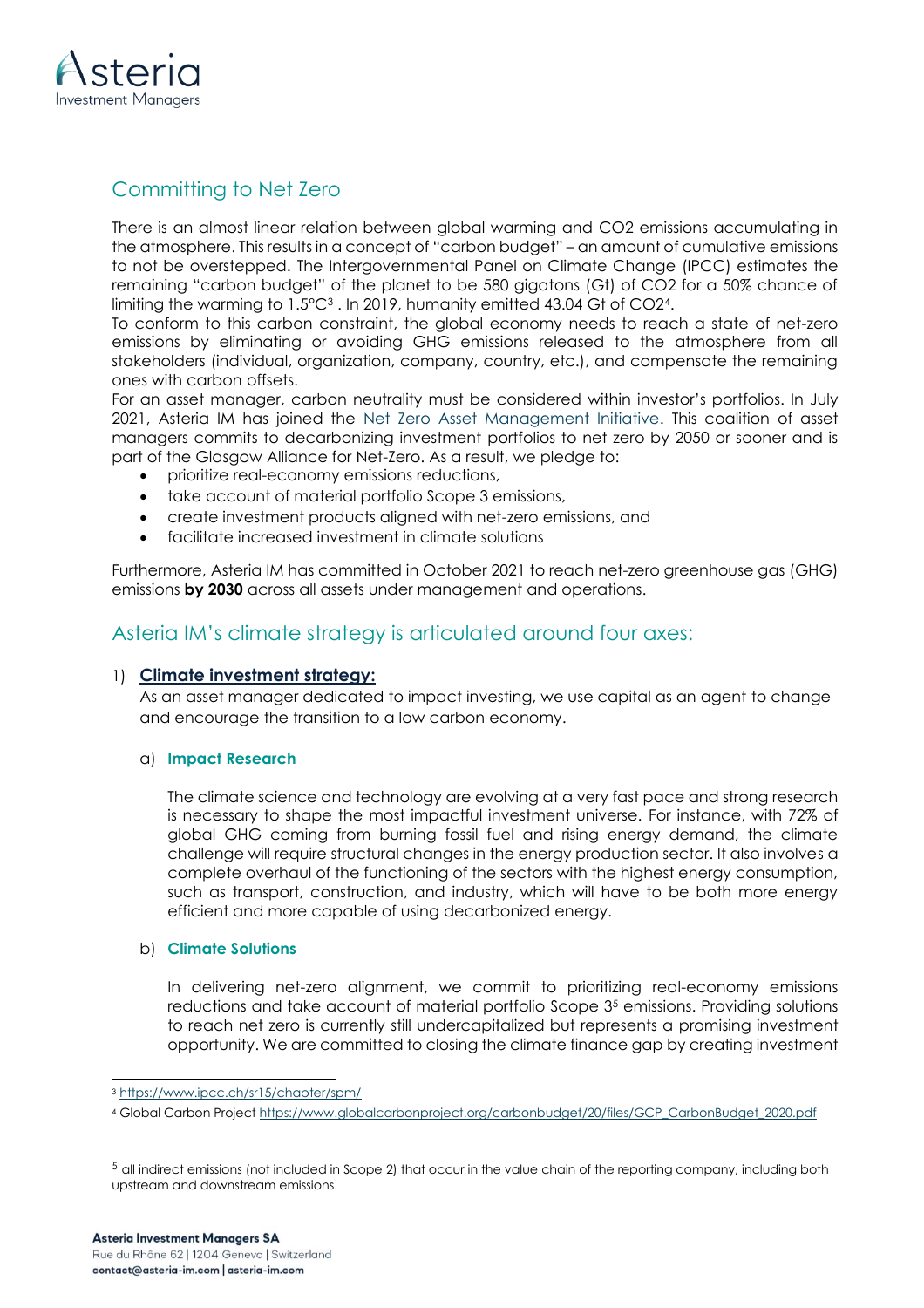

products aligned with net-zero emissions and facilitating increased investment in climate solutions. We actively invest in companies or projects providing a solution through their product, service, or technology. Our goal is to support the growth and innovation of companies providing viable low or no carbon alternatives to increase avoided emissions.

Our investment universe is shaped with the similar intention of the EU taxonomy<sup>6</sup>, favoring companies with revenues from positive activities mitigating climate change.

#### <span id="page-3-0"></span>c) **Paris aligned portfolios**

To ensure our portfolios are aligned with 1.5 degrees scenario, we use forward looking measures to assess the Implied Temperature Rise. projected emissions over the next five decades, based on their current emissions and analysis of their stated reduction targets. We construct portfolios aligned on a Transition Strategy Trajectory to the post-carbon economy and committed to the path of carbon neutrality by 2050.

We use the transitional pathway firm methodologies highlighted by the Science Based Targets Initiative<sup>7</sup> to assess if assets are meeting the emissions reduction pathway required to be considered aligned to net zero. The methodologies used are the Sectoral Decarbonization Approach (SDA) when available or the greenhouse gas emissions per unit of value-added approach (GEVA)<sup>8</sup>. Companies following an SDA represent less than 5% of companies in our universe. The GEVA is mainly applied requiring companies to reduce their emissions by at least 7% per year.

#### <span id="page-3-1"></span>2) **Active shareholder**

Pursuant to our ESG Proxy [Voting Policy,](https://www.asteria-im.com/sites/default/files/2021-01/Asteria_proxy_policy.pdf) we systematically direct our votes in favor of proposals seeking that companies provide disclosures or adopt policies related to mitigating their climate change-related risks. This includes requesting information disclosure about scenario analyses and climate strategy implementation.

#### <span id="page-3-2"></span>3) **Engagement activities**

Our investment strategies actively support climate solutions with the appropriate emission footprint reduction strategies. However, we do acknowledge that in order to reach Paris Agreement's goal, all companies must embrace the carbon neutrality route. Thus, we have joined complementary collective initiatives below to encourage the following actions:

<span id="page-3-3"></span>a) **Disclosing** harmonized, reliable, and comparable data:

[Carbon Disclosure project:](https://www.cdp.net/en) a non-profit running a global environmental disclosure system. CDP supports companies to measure and manage on climate change, water security and deforestation at the request of investors.

[Task Force on Climate-related Financial Disclosures](https://www.fsb-tcfd.org/) (TCFD) to improve and increase reporting of climate-related financial information.

<sup>6</sup> EU taxonomy refers to a classification system with a list of environmentally sustainable economic activities

<sup>7</sup> The Science Based Targets initiative (SBTi) drives ambitious climate action in the private sector by enabling companies to set science-based emissions reduction targets

<sup>8</sup> [The\\_Sectoral\\_Decarbonization\\_Approach.pdf \(sciencebasedtargets.org\)](https://sciencebasedtargets.org/resources/legacy/2014/09/The_Sectoral_Decarbonization_Approach.pdf)